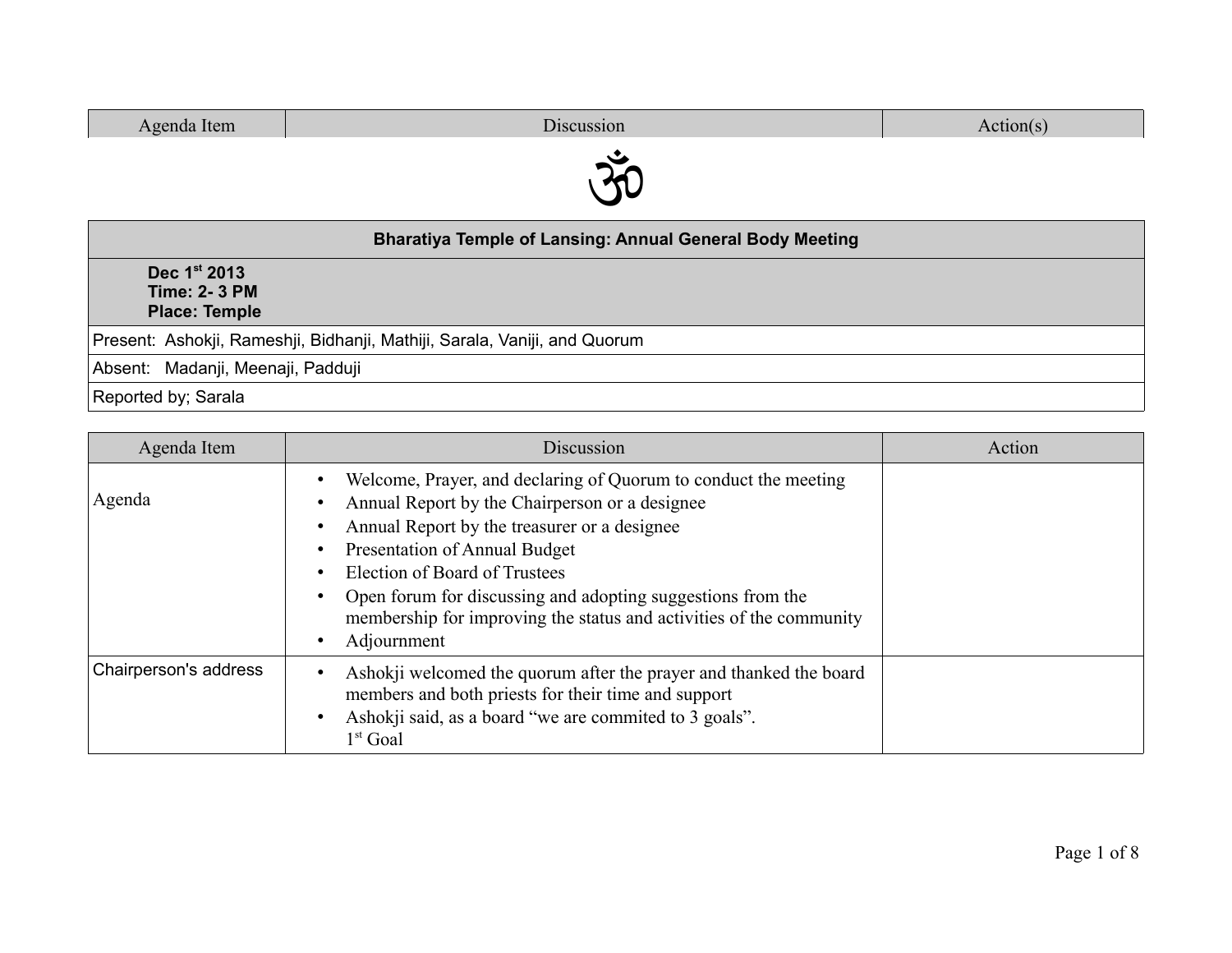| Agenda Item | Discussion                                                                                                                                                                                                                                                                                                                                                                                                                                                                                                                                                                                                                                                                                                                                                                                                                                                                                                                                                                                                                                                                                                                                                            | Action(s) |
|-------------|-----------------------------------------------------------------------------------------------------------------------------------------------------------------------------------------------------------------------------------------------------------------------------------------------------------------------------------------------------------------------------------------------------------------------------------------------------------------------------------------------------------------------------------------------------------------------------------------------------------------------------------------------------------------------------------------------------------------------------------------------------------------------------------------------------------------------------------------------------------------------------------------------------------------------------------------------------------------------------------------------------------------------------------------------------------------------------------------------------------------------------------------------------------------------|-----------|
|             | Keeping temple neat and clean. Multiple maintenance improvement<br>projects reflects that. Entire duct systems have been cleaned. Entire<br>temple has been painted with minor repairs to different areas. New<br>roof has been installed. New carpet has been installed in the library<br>and reading room. Creation of prasad room with new furniture and<br>installation of wash room which was desire of Pandithji and Shastriji<br>to take care of god's utensils. New signs and estate gift recognition<br>board has been installed. Completion of Ratham. Multiple items have<br>been upgraded. To quote few, coat and shoe room area has been<br>updated, lighting system which will save energy, dining room chair<br>and tables, donor recorgnization board. Some are under progress 1) with<br>the lead of Adithya and Jaglan changes for havan area to control the<br>smoke by replacing the exhaust system. 2) Painting the sanctum area.<br>3) As recommended by priests, we need to install a "OPEN" sign in<br>the front (north facing) door to show devotees that temple is open<br>(even when the parking lot is empty).<br>$2nd$ Goal<br>$\bullet$ |           |
|             | How can we serve temple to make it as a great place for enhancing<br>$\bullet$<br>our spiritual life. Ashokji commented, Shastriji and Pandithji are<br>doing an excellent job. Whenever members visit temple to take few<br>minutes to thank and to show gratitude towards their work.<br>$3rd$ Goal.<br>$\bullet$<br>How can we make our temple financially viable. We did multiple<br>$\bullet$<br>things – lowered the interest rate from 7% to little less than 4% which                                                                                                                                                                                                                                                                                                                                                                                                                                                                                                                                                                                                                                                                                         |           |
|             | will help us tremendously. We strengthened fund raising efforts. We<br>also came up with the idea of estate gifts, which was given by Sanjay<br>Gupta who is dean of business school. Main idea of estate gift is to<br>preserve our heritage for our future generations and how we can keep<br>the temple financially viable on the long run. Mortgage has been<br>reduced from \$600K to little over \$400K This is in addition to<br>multiple improvement projects which costed around \$85K which were                                                                                                                                                                                                                                                                                                                                                                                                                                                                                                                                                                                                                                                            |           |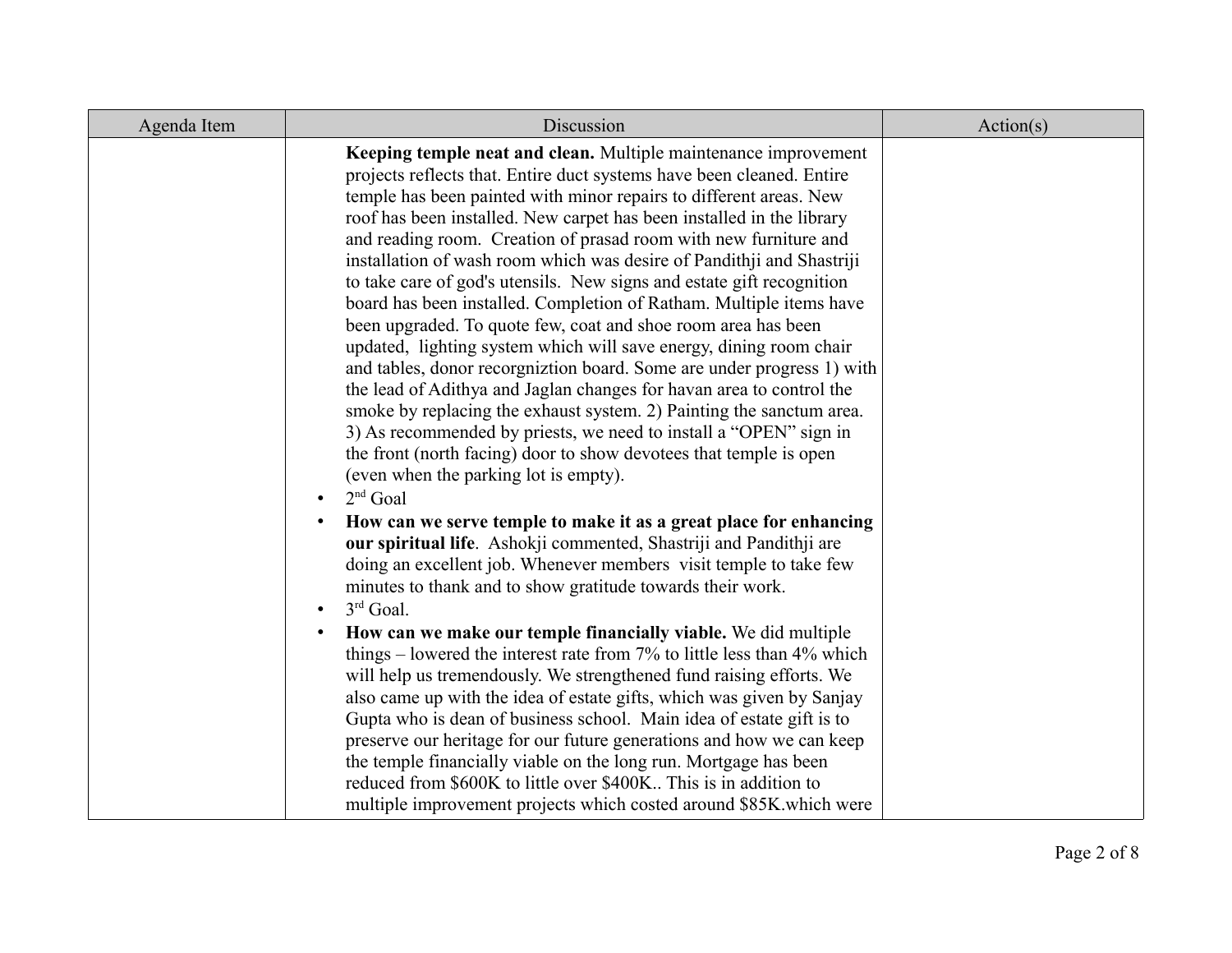| Agenda Item         | Discussion                                                                                                                                                                                                                                                                                                                                                                                                                                                                                                                                                                                                                                                                                                                                                                                                                                                                                                                                                                                                                                                                                                                                      | Action(s) |
|---------------------|-------------------------------------------------------------------------------------------------------------------------------------------------------------------------------------------------------------------------------------------------------------------------------------------------------------------------------------------------------------------------------------------------------------------------------------------------------------------------------------------------------------------------------------------------------------------------------------------------------------------------------------------------------------------------------------------------------------------------------------------------------------------------------------------------------------------------------------------------------------------------------------------------------------------------------------------------------------------------------------------------------------------------------------------------------------------------------------------------------------------------------------------------|-----------|
|                     | very much needed.<br>With the help of our devotees there is an additional goal to have our<br>temple debt free in 4-5 yrs.<br>Ashokji commented, "In summary your temple is doing great with all<br>your help and the credit goes to all of you. For committing your 3 T's<br>- time, talent and treasure (as quoted by Sanjay Gupta). He added, $4th$<br>T is the temple for which all 3 Ts are available plenty in this town and<br>I am proud of it.<br>He ended by saying "last but not the least, ask not what temple can do<br>$\bullet$<br>for you, ask what I can do for temple".<br>He appreciated outgoing board members Rameshji and Padduji's<br>$\bullet$<br>contribution to temple.                                                                                                                                                                                                                                                                                                                                                                                                                                               |           |
| Rameshji's Comments | Rameshji's words<br>$\bullet$<br>"I have been serving on temple board for last two years. This is like a<br>$\bullet$<br>championship team almost as good as Spartans. There are 2 key<br>players who will stick out, although everybody have contributed<br>significantly to this job. Number one is our running back Madan Bhai,<br>believe me temple book keeping is big job. Not only he kept us in line,<br>I was in maintenance whenever I needed money for maintenance<br>issues Madan Bhai would always ask us to get 3 quotes. He has<br>managed the money well, he has kept book keeping very well. Of all<br>the things he has done, he has guided us well.<br>If at any time, we did anything wrong he was not afraid of saying you<br>$\bullet$<br>are wrong.<br>Next is our quarter back Dr Ashok Gupta. He is an incredible person<br>$\bullet$<br>and a close friend of mine. I have to say, he spends more time on<br>temple than his day time job. We get at least 10 e-mails from him<br>every day. Any time we go on walk, we talk about temple. He has<br>made a significant contribution to the temple, he has united our |           |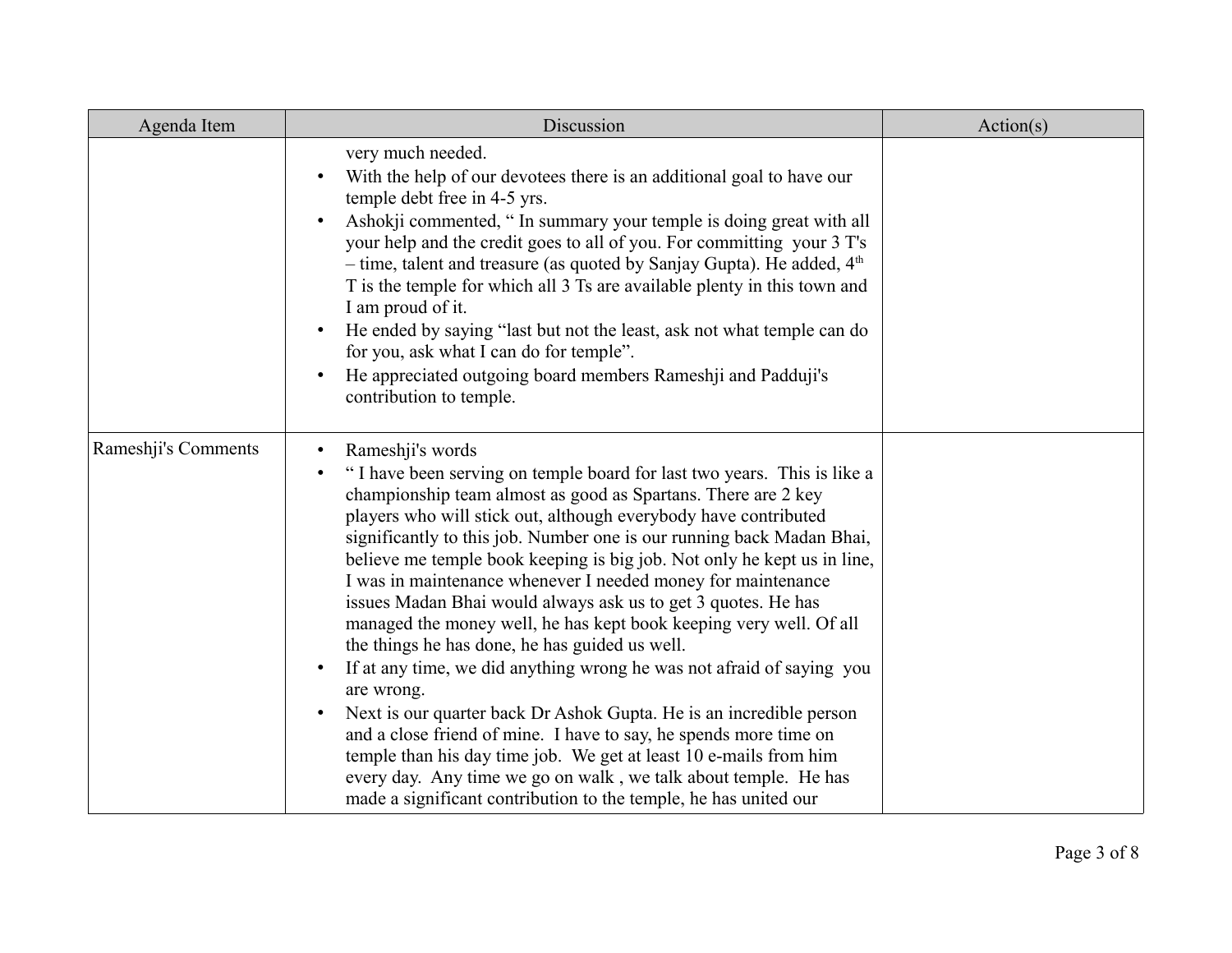| Agenda Item                                     | Discussion                                                                                                                                                                                                                                                                                                                                                                                                                                                                                                                                                                                                                                                                                                                                                                                                                                                                                                                                                                                                                                                                                                                                                                                                                                                                                                                                                                                         | Action(s) |
|-------------------------------------------------|----------------------------------------------------------------------------------------------------------------------------------------------------------------------------------------------------------------------------------------------------------------------------------------------------------------------------------------------------------------------------------------------------------------------------------------------------------------------------------------------------------------------------------------------------------------------------------------------------------------------------------------------------------------------------------------------------------------------------------------------------------------------------------------------------------------------------------------------------------------------------------------------------------------------------------------------------------------------------------------------------------------------------------------------------------------------------------------------------------------------------------------------------------------------------------------------------------------------------------------------------------------------------------------------------------------------------------------------------------------------------------------------------|-----------|
|                                                 | community and he has worked hard for that and has done very good<br>job in fund raising. He had tirelessly worked for temple viability for<br>our future generation. If you look around temple you can see his<br>finger prints everywhere "<br>Rameshii, thanked Ashokji for taking time and volunteering for<br>$\bullet$<br>community and temple. He said, " he would be available whenever<br>Ashokji needs his help"                                                                                                                                                                                                                                                                                                                                                                                                                                                                                                                                                                                                                                                                                                                                                                                                                                                                                                                                                                          |           |
| Annual Report by the<br>treasurer or a designee | In absence of Madhanji (Treasurer) Bidanji presented Treasurer's<br>$\bullet$<br>report<br>Treasurers report / Proposed Annual Budget for 2013: Given by Madanji<br>Current total Bank Balance is \$89,919.17<br>Total Mortgage Balance for Temple is \$429,507 (House=\$39,551 & Temple= \$389,956); last GBM<br>total was \$569,289.23<br>TEMPLE & PRIEST HOUSE MORTGAGE BALANCE<br>6/30/2011 12/31/2011 12/31/2012 As of now<br>\$58,730<br>\$55,078<br>House<br>\$46,977 \$39,551.11<br>\$562,337<br>Temple<br>\$552,618<br>\$452,497 \$389,956.32<br>Total<br>\$621,067<br>\$607,696<br>\$499,474<br>\$429,507<br>Total Income this year has been =\$325 versus \$ 255K last year (27.45% change). Additionally this<br>year we still have pending pledges of \$29K -\$30 K so far.<br>total expances were \$165K during 2013 versus \$135K during 2012 (-22%). 2013 expences<br>include multiple major projects.<br>2014 buget of \$240K is proposed-same as last year.<br>If there is expenditure of more than \$20K we have made sure there is<br>$\bullet$<br>always 4 months operation expense available.<br>Mortgage payments was made regularly in addition \$30K was made<br>$\bullet$<br>towards the principal. Keeping in mind of making temple debt free in<br>4-5 years<br>Total income for 2013 was \$325K which was 27% more than last<br>$\bullet$<br>year's (2012) at \$255K. |           |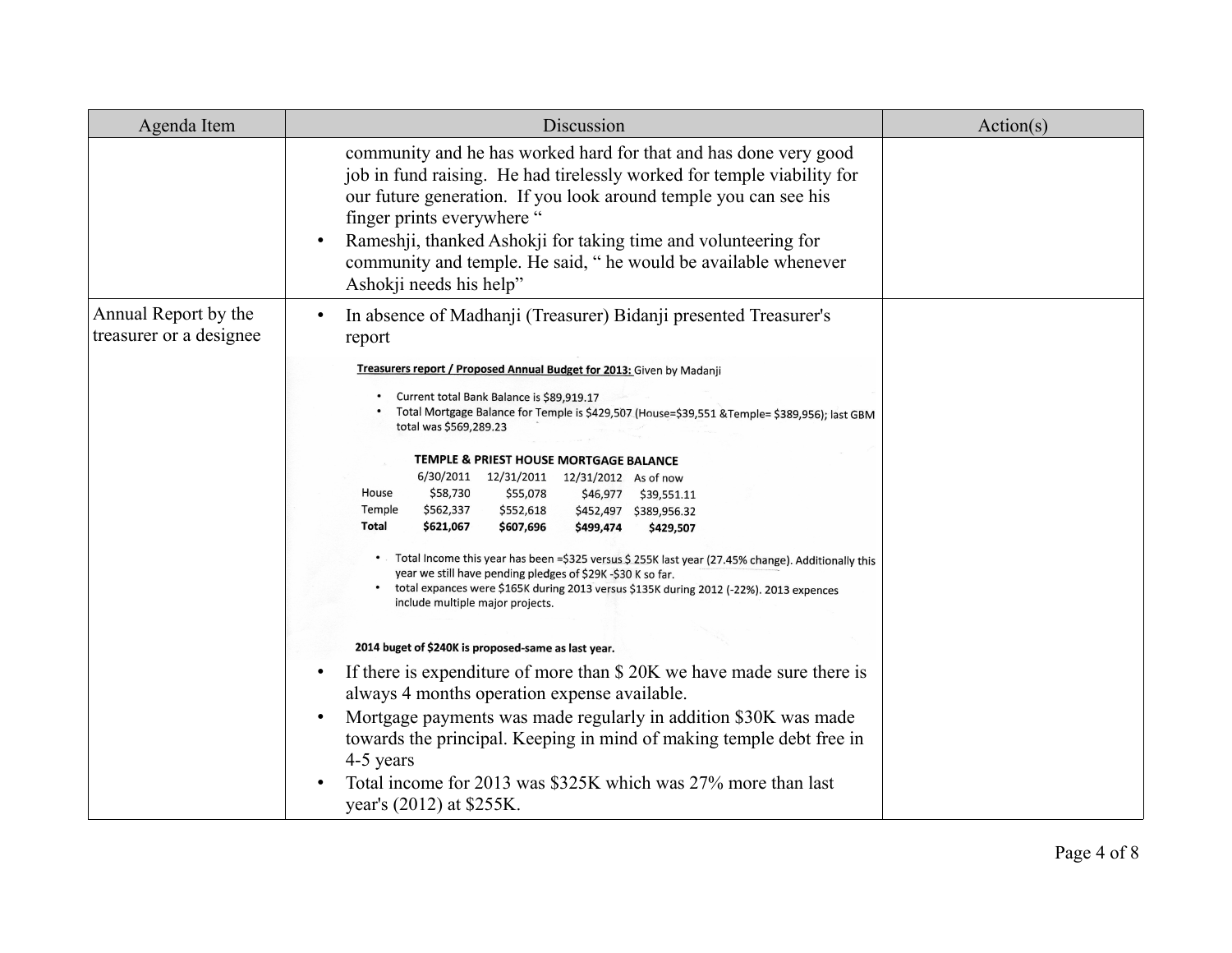| Agenda Item | Discussion                                                                                                                                                                                                                                                                                                                                                                                                                                                                                                                                                                                                  | Action(s) |
|-------------|-------------------------------------------------------------------------------------------------------------------------------------------------------------------------------------------------------------------------------------------------------------------------------------------------------------------------------------------------------------------------------------------------------------------------------------------------------------------------------------------------------------------------------------------------------------------------------------------------------------|-----------|
|             | Still we need to collect \$29-30K in pledges for 2013 which we can pay<br>$\bullet$<br>more towards the mortgage.                                                                                                                                                                                                                                                                                                                                                                                                                                                                                           |           |
|             | Bidhanji, thanked Ram Palji and Samip Bhai in stepping up and<br>$\bullet$<br>helping with the accounts in the absence of Mandanji who will be<br>returning on Dec 9 <sup>th</sup>                                                                                                                                                                                                                                                                                                                                                                                                                          |           |
|             | Bidhanji proposed \$240K for the budget of 2014 since monthly<br>$\bullet$<br>expenses are approximately \$20K just like it was done in the past.                                                                                                                                                                                                                                                                                                                                                                                                                                                           |           |
|             | Sudhakarji interrupted and asked for the line item and Ashokji replied,<br>$\bullet$<br>it can be provided when Madanji is back                                                                                                                                                                                                                                                                                                                                                                                                                                                                             |           |
|             | Srinivasji enquired about constitutional requirement for auditing<br>$\bullet$<br>financial report. Bidhanji expressed he has reviewed constitution 5<br>times and couldn't find that requirement anywhere. He has presented<br>the copy of the constitution to all members to look at it. Ashokji said,<br>"this issue have been extensively discussed and has been reviewed.<br>Several detailed e-mail of the same has been sent on Oct $12th 2012$ to<br>all the devotees. As a result we are saving \$6K a year and money is a<br>big issue for BTL. According professional accountant there is no law |           |
|             | requiring auditing temple. Even though present board is doing an<br>excellent job, Srinivasji felt it may be necessary for future.                                                                                                                                                                                                                                                                                                                                                                                                                                                                          |           |
|             | Ashokji replied that it was decided in the last GBM that 2 independent<br>$\bullet$<br>auditors who are not the board members will do the financial audit.<br>2013 audit has been completed and available for review.                                                                                                                                                                                                                                                                                                                                                                                       |           |
|             | Srinivasji accepted Ashokji's explanation<br>$\bullet$<br>Sanjivji asked, "the proposed budget we are looking at \$240K and the<br>$\bullet$<br>expenses were \$165K, so what is not included ? ". Ashokji replied "<br>what is not included is our emergency funds. You know our building is<br>getting 20 yr old and the roof has to be replaced. Right now we have<br>big problem in the basement with flooding issue. We have to change                                                                                                                                                                 |           |
|             | the sump. The budget has been the same for last 10 years. Rameshij<br>added, "we will make sure \$85K is always in the bank and we paid                                                                                                                                                                                                                                                                                                                                                                                                                                                                     |           |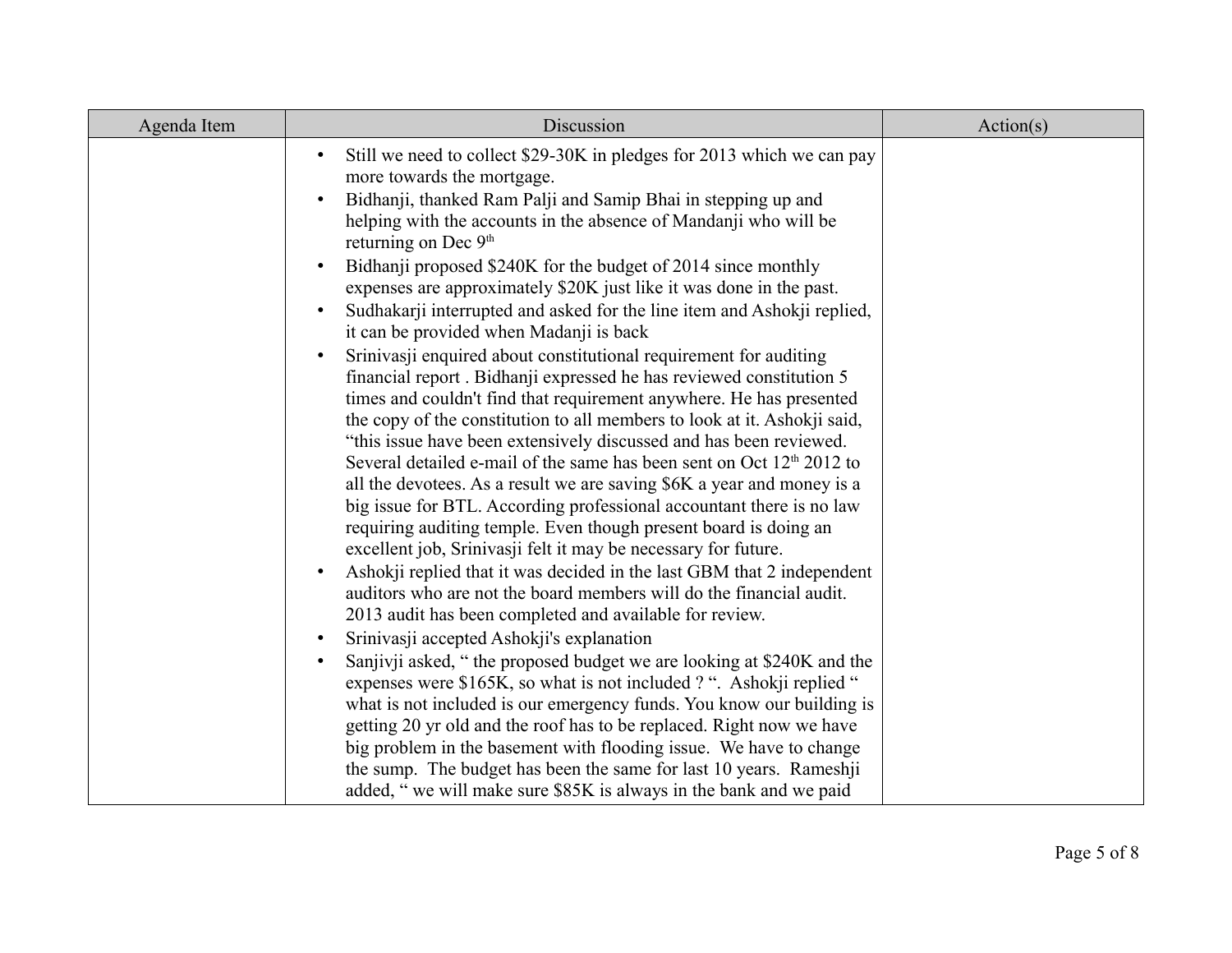| Agenda Item                                                         | Discussion                                                                                                                                                                                                                                                                                                                                                                                                                                                                                                                                                                                                                                                                                                                                                                                                                                                                                                                                                                                                                                                                                                                                                                                                                                                                                                                                                                                                                                                                                                                                                                                                                                                                                                                                                                           | Action(s) |
|---------------------------------------------------------------------|--------------------------------------------------------------------------------------------------------------------------------------------------------------------------------------------------------------------------------------------------------------------------------------------------------------------------------------------------------------------------------------------------------------------------------------------------------------------------------------------------------------------------------------------------------------------------------------------------------------------------------------------------------------------------------------------------------------------------------------------------------------------------------------------------------------------------------------------------------------------------------------------------------------------------------------------------------------------------------------------------------------------------------------------------------------------------------------------------------------------------------------------------------------------------------------------------------------------------------------------------------------------------------------------------------------------------------------------------------------------------------------------------------------------------------------------------------------------------------------------------------------------------------------------------------------------------------------------------------------------------------------------------------------------------------------------------------------------------------------------------------------------------------------|-----------|
|                                                                     | more towards the mortgage".<br>Srinivasji, showed a copy of the constitution where there was a need<br>$\bullet$<br>for a professional auditor report. Ashokji commented, "if community<br>wants and provides the required amount we can get it done". Bidhanji<br>showed the copy of the independent non-board member audited<br>report. He added bank needed financial report earlier in 2011 because<br>mortgage was made for interest only.<br>Sudhakarji, said he is not questioning the integrity, as a member they<br>$\bullet$<br>have a right to ask if something is missing and opined the we have to<br>get back to proper procedures as dictated in constitution. His demands<br>are based on 1994 constitution which is signed by Manohar Naga. This<br>procedure was followed until Smriti Shah and she also presented with<br>the report. Meanwhile Subhashji proposed for outside audit<br>requirement to be changed or referral to constitution committee for<br>review. Ashokji felt this issue has been discussed in detail again and<br>again and has been proposed earlier. It would be nice for members to<br>pay attention to the e-mails to give their input in time.<br>Ashokji and Subhashji, both commented external auditor always bases<br>$\bullet$<br>report on the internal audit report. So, it is a waste of that extra money.<br>Ashokji commented, "why the need for external audit report earlier<br>was due to interest only mortgage, but when Dr Ghera and Ashokji<br>negotiated they removed the clause.<br>Ashokji thanked all the valuable comments. He forwarded towards<br>$\bullet$<br>motion the budget of 2014 for \$240K. Motion was accepted. The<br>detailed report of the budget will be provided for the requesting<br>members. |           |
| Gossainji's proposal for<br>board member<br>nomination and election | He thanked nomination committee members - Mrs Deshpande, Satish<br>$\bullet$<br>Udupa, Dr C.R. Reddy and Dhiraj Shah.<br>Gossainji commented nomination committee's job was made easy.<br>$\bullet$<br>There was only requirement for 4 people. 2 are already serving on the                                                                                                                                                                                                                                                                                                                                                                                                                                                                                                                                                                                                                                                                                                                                                                                                                                                                                                                                                                                                                                                                                                                                                                                                                                                                                                                                                                                                                                                                                                         |           |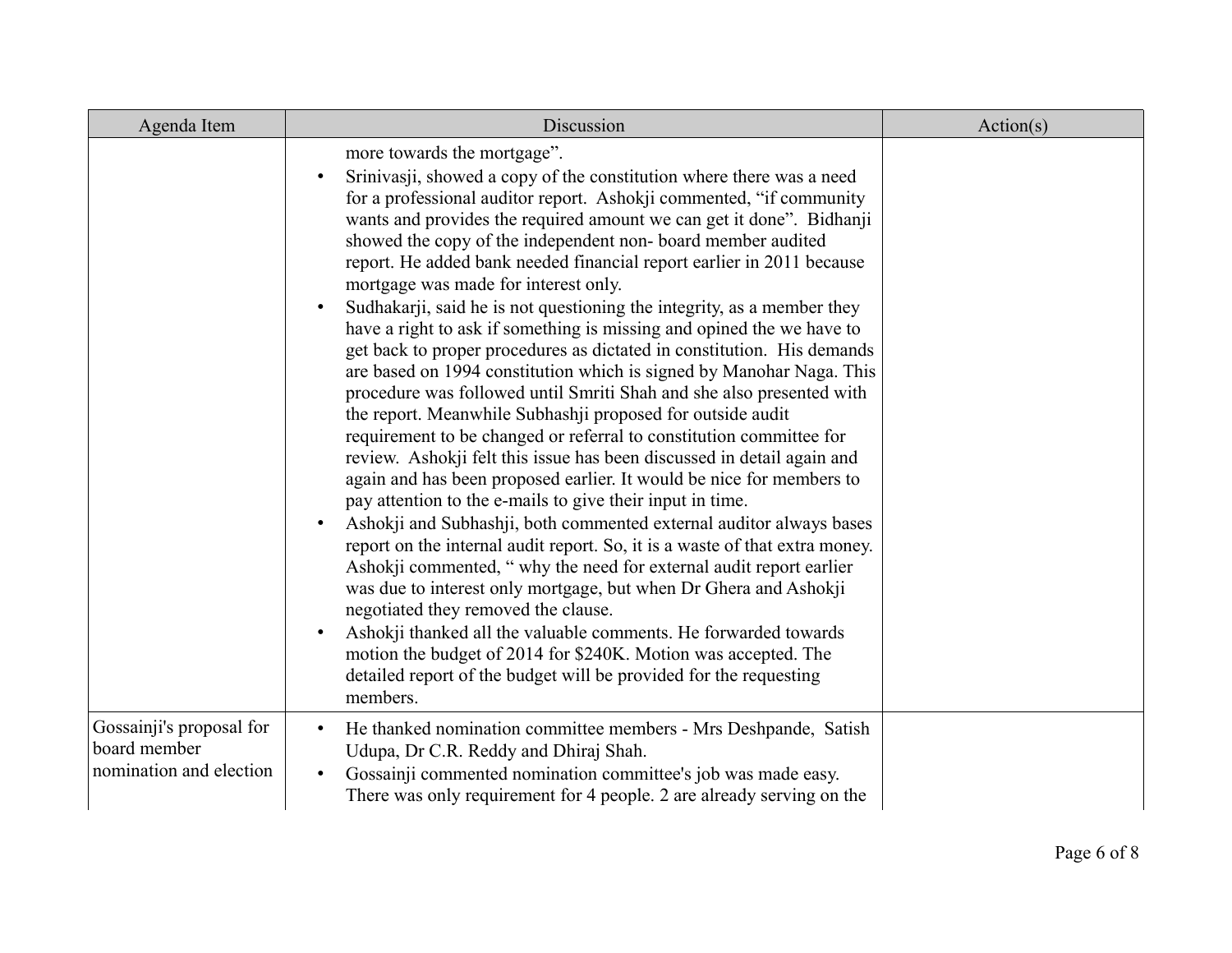| Agenda Item | Discussion                                                                                                                                                                                                                                                                                                                                                                                                                                                                                                                                                                                                                                                                                                                                                                                                                                                                                                                                                                                                                                                      | Action(s) |
|-------------|-----------------------------------------------------------------------------------------------------------------------------------------------------------------------------------------------------------------------------------------------------------------------------------------------------------------------------------------------------------------------------------------------------------------------------------------------------------------------------------------------------------------------------------------------------------------------------------------------------------------------------------------------------------------------------------------------------------------------------------------------------------------------------------------------------------------------------------------------------------------------------------------------------------------------------------------------------------------------------------------------------------------------------------------------------------------|-----------|
|             | board who were eligible for re-election. They volunteered for re-<br>election. They are Mathi and Meenaji. We have 2 valuable members of<br>the community one is Manasi Upadhyay and another is Dr Sanjay<br>Gupta. There was no elections needed. Proposal accepted.<br>Ashokji asked new board members to introduce themselves and say<br>few words.<br>Sanjayji expressed his support and felt honored to serve this great<br>religious institution. He said, "I am ready to serve with 3 Ts". He<br>expressed his ideas on fund raising.<br>Manasiji said, "I am a long time resident of Okemos area when I was<br>new in town and I was introduced to temple and the community. I<br>strongly believe that this temple brings the community together and we<br>are fortunate to have this here. I am proud of this temple. I have been<br>doing the walkathon for 4 years through the generous support from the<br>community and been able to raise \$50K. I also actively partcipate in<br>Ganesha festival hosted by Marathi community.                  |           |
| Open Forum  | Sanjivji, said there are 2 versions of constitution floating and asked for<br>$\bullet$<br>which version is current. Bidhanji said, he has the current version, but<br>Vedji would answer the question better. Vedji replied, "there is a<br>constitution which is ready to be rolled out. We have revised and re-<br>revised and revised again. Final version was supposed to be presented<br>at the general body. We got little bit late and couldn't send the e-mails<br>in time as 30 days time required before the GBM. Dr. Naresh Pandey<br>was the chairman as you all know he left town and Ved Aggarwal took<br>over. We have a final copy. We have to follow the old constitution to<br>allow time and we can figure it out at the special GBM or at the next<br>GBM. In the mean time we can provide the latest version of the by-law<br>as it exists". Sanjivji asked for both versions and was agreed. Shivji<br>said, both the copies have been added to the web-site. Board has set-up<br>a comment box for receiving comments from the members. |           |